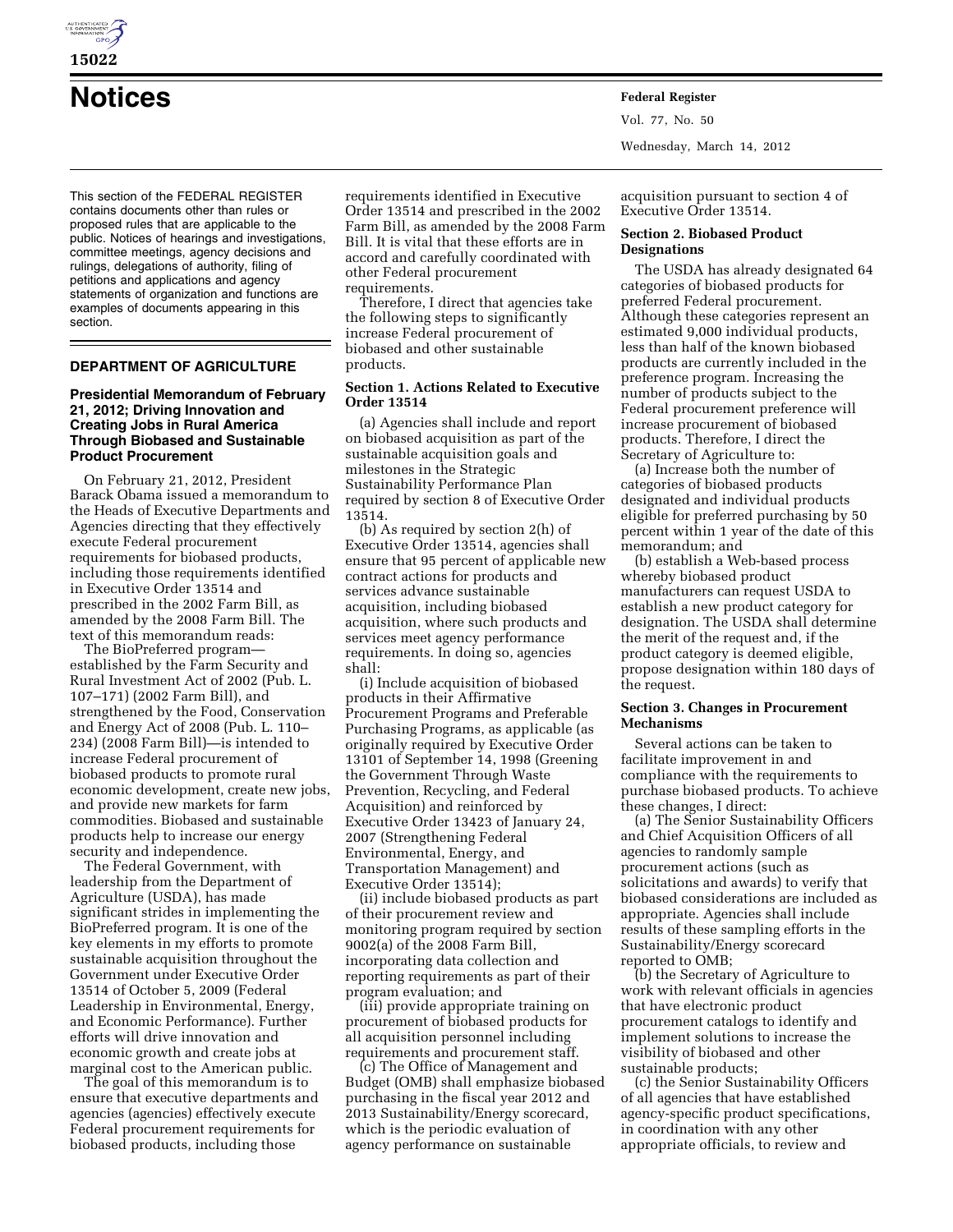revise all specifications under their control to assure that, wherever possible and appropriate, such specifications require the use of sustainable products, including USDA-designated biobased products, and that any language prohibiting the use of biobased products is removed. The review shall be on a 4 year cycle. Significant review should be completed within 1 year of the date of this memorandum, and the results of the reviews shall be annually reported to OMB and the Office of Science and Technology Policy (OSTP); and

(d) the Secretary of Agriculture to amend USDA's automated contract writing system, the Integrated Acquisition System, to serve as a model for biobased product procurement throughout the Federal Government by adding elements related to acquisition planning, evaluation factors for source selection, and specifications and requirements. Once completed, USDA shall share the model with all agencies and, as appropriate, assist any agency efforts to adopt similar mechanisms.

#### **Section 4. Small Business Assistance**

A majority of the biobased product manufacturers and vendors selling biobased products and services that use biobased products to the Federal Government are small businesses. To improve the ability of small businesses to sell these products and services to the Federal Government, I direct:

(a) The Secretary of Commerce, in consultation with the Secretary of Agriculture, to use relevant programs of the Department, such as the Manufacturing Extension Partnership network, to improve the performance and competitiveness of biobased product manufacturers;

(b) the Secretary of Agriculture to work cooperatively with Procurement Technical Assistance Center programs located across the Nation to provide training and assistance to biobased product companies to make these companies aware of the BioPreferred program and opportunities to sell biobased products to Federal, State, and local government agencies; and

(c) the Secretary of Agriculture to develop training within 6 months of the date of this memorandum for small businesses on the BioPreferred program and the opportunities it presents, and the Administrator of the Small Business Administration (SBA) to disseminate that training to Small Business Development Centers and feature it on the SBA Web site.

# **Section 5. Reporting**

The Federal Government should obtain the most reliable information to

gauge its progress in purchasing biobased products, including measuring the annual number of procurements that include direct purchase of biobased products, the annual number of construction and service contracts that include the purchase of biobased products, and the annual volume and type of biobased products the Federal Government purchases. I direct that:

(a) Within 1 year of the date of this memorandum, the Federal Acquisition Regulatory Council shall propose an amendment to the Federal Acquisition Regulation to require reporting of biobased product purchases, to be made public on an annual basis; and

(b) following the promulgation of the proposed amendment referenced in subsection (a) of this section, the Secretary of Agriculture, in consultation with the Chief Acquisition Officers Council, shall develop a reporting template to facilitate the annual reporting requirement.

## **Section 6. Jobs Creation Research**

Biobased products are creating jobs across America. These innovative products are creating new markets for agriculture and expanding opportunities in rural America. Therefore, I direct the Secretary of Agriculture to prepare a report on job creation and the economic impact associated with the biobased product industry to be submitted to the President through the Domestic Policy Council and OSTP within 2 years of the date of this memorandum. The study shall include:

(a) The number of American jobs originating from the biobased product industry annually over the last 10 years, including the job changes in specific sectors;

(b) the dollar value of the current domestic biobased products industry, including intermediates, feedstocks, and finished products, but excluding biofuels;

(c) a forecast for biobased job creation potential over the next 10 years;

(d) a forecast for growth in the biobased industry over the next 10 years; and

(e) jobs data for both biofuels and biobased products, but shall generate separate data for each category.

### **Section 7. Education and Outreach**

In compliance with the 2002 Farm Bill, several agencies established agency promotion programs to support the biobased products procurement preference. The Federal Acquisition Institute has added biobased procurement training to its course offerings. To assure both formal and informal educational and outreach

instruction on the BioPreferred program are in place and being implemented by each agency, I direct:

(a) The Secretary of Agriculture to update all existing USDA BioPreferred and related sustainable acquisition training materials within 1 year of the date of this memorandum;

(b) the Senior Sustainability Officers and Chief Acquisition Officers of agencies to work cooperatively with the Secretary of Agriculture to immediately implement such BioPreferred program agency education and outreach programs as are necessary to meet the requirements of this memorandum and relevant statutes; and

(c) the Secretary of Agriculture to work actively with the Committee for Purchase From People Who Are Blind or Severely Disabled to promote education and outreach to program, technical, and contracting personnel, and to purchase card holders on BioPreferred AbilityOne products.

## **Section 8. General Provisions**

(a) This memorandum shall apply to an agency with respect to the activities, personnel, resources, and facilities of the agency that are located within the United States. The head of an agency may provide that this memorandum shall apply in whole or in part with respect to the activities, personnel, resources, and facilities of the agency that are not located within the United States, if the head of the agency determines that such application is in the interest of the United States.

(b) The head of an agency shall manage activities, personnel, resources, and facilities of the agency that are not located within the United States, and with respect to which the head of the agency has not made a determination under subsection (a) of this section, in a manner consistent with the policies set forth in this memorandum, to the extent the head of the agency determines practicable.

(c) For purposes of this memorandum, ''biobased product'' shall have the meaning set forth in section 8101(4) of title 7, United States Code.

(d) This memorandum is not intended to, and does not, create any right or benefit, substantive or procedural, enforceable at law or in equity by any party against the United States, its departments, agencies, or entities, its officers, employees, or agents, or any other person.

(e) The Secretary of Agriculture is hereby authorized and directed to publish this memorandum in the **Federal Register**.